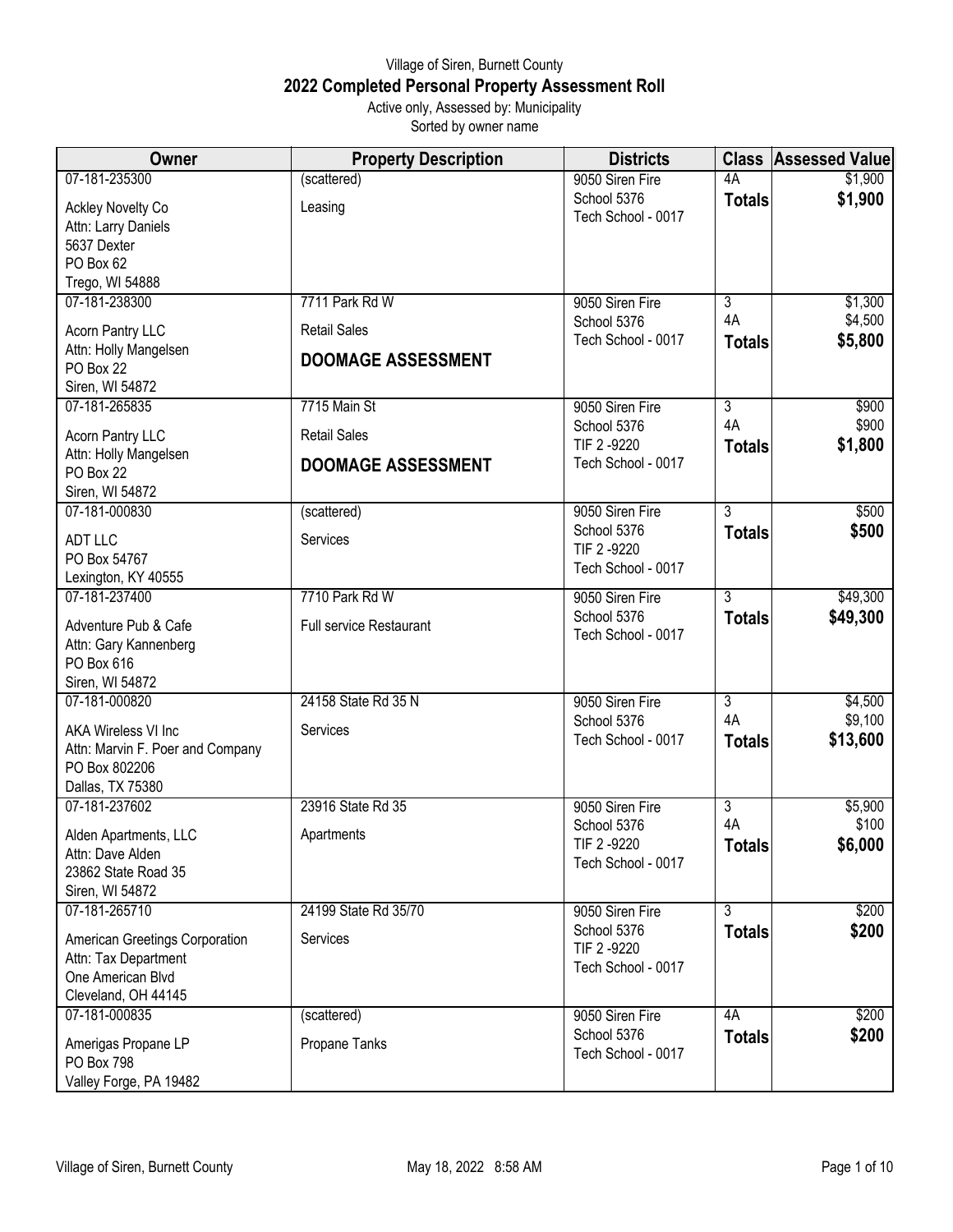| Owner                                                      | <b>Property Description</b>            | <b>Districts</b>                  | <b>Class</b>         | <b>Assessed Value</b> |
|------------------------------------------------------------|----------------------------------------|-----------------------------------|----------------------|-----------------------|
| 07-181-001170                                              | 23986 State Rd 35                      | 9050 Siren Fire                   |                      | \$1,600               |
| Ascentium Capital LLC                                      | Leasing                                | School 5376<br>TIF 2 -9220        | <b>Totals</b>        | \$1,600               |
| Attn: Advance Property Tax Compliance                      |                                        | Tech School - 0017                |                      |                       |
| 1611 N Interstate 35E Ste 428<br>Carrollton, TX 75006-8616 |                                        |                                   |                      |                       |
| 07-181-000942                                              | 24006 State Rd 35/70                   | 9050 Siren Fire                   | $\overline{3}$       | \$600                 |
|                                                            |                                        | School 5376                       | 4A                   | \$200                 |
| Assured Title LLC<br>Attn: Barbara A Rawlings              | Title Insurance                        | Tech School - 0017                | <b>Totals</b>        | \$800                 |
| PO Box 578                                                 |                                        |                                   |                      |                       |
| Siren, WI 54872                                            |                                        |                                   |                      |                       |
| 07-181-265670                                              | 24248 State Rd 35/70                   | 9050 Siren Fire                   | $\overline{3}$       | \$3,800               |
| Aurora Community Counseling                                | <b>Counseling Services</b>             | School 5376<br>TIF 2 -9220        | 4A                   | \$100                 |
| 24248 State Rd 35/70                                       |                                        | Tech School - 0017                | <b>Totals</b>        | \$3,900               |
| Siren, WI 54872                                            |                                        |                                   |                      |                       |
| 07-181-000943                                              | 24178 First Ave                        | 9050 Siren Fire<br>School 5376    | $\overline{3}$<br>4A | \$700<br>\$100        |
| Avion Accounting Inc                                       | Accounting                             | TIF 2 -9220                       | <b>Totals</b>        | \$800                 |
| Attn: Rochelle Brede<br>PO Box 71                          |                                        | Tech School - 0017                |                      |                       |
| Siren, WI 54872                                            |                                        |                                   |                      |                       |
| 07-181-265840                                              | 7745 Main St                           | 9050 Siren Fire                   | 4A                   | \$1,700               |
| <b>Backwoods County Builders</b>                           | <b>Construction &amp; Snow Removal</b> | School 5376                       | <b>Totals</b>        | \$1,700               |
| Attn: Derek Jaskolka                                       |                                        | TIF 2 -9220                       |                      |                       |
| 22612 Soderberg Rd                                         | <b>DOOMAGE ASSESSMENT</b>              | Tech School - 0017                |                      |                       |
| Siren, WI 54872                                            |                                        |                                   |                      |                       |
| 07-181-231300                                              | 24161 State Rd 35/70                   | 9050 Siren Fire<br>School 5376    | $\overline{3}$<br>4A | \$4,600<br>\$300      |
| Benson Law Office, LTD                                     | <b>Legal Services</b>                  | Tech School - 0017                | <b>Totals</b>        | \$4,900               |
| Attn: Ryan M Benson, Pres<br>PO Box 370                    |                                        |                                   |                      |                       |
| Siren, WI 54872-0370                                       |                                        |                                   |                      |                       |
| 07-181-265810                                              | 7991 1st St                            | 9050 Siren Fire                   | 4A                   | \$2,200               |
| <b>Block &amp; Cleaver Artisan Meats</b>                   | <b>Specialty Meat Production</b>       | School 5376<br>TIF 1 - 9210       | <b>Totals</b>        | \$2,200               |
| 7991 1st St                                                | <b>DOOMAGE ASSESSMENT</b>              | Tech School - 0017                |                      |                       |
| Siren, WI 54872<br>07-181-000961                           | 7876 State Rd 70                       | 9050 Siren Fire                   | $\overline{3}$       | \$600                 |
|                                                            |                                        | School 5376                       | <b>Totals</b>        | \$600                 |
| <b>Blue Collar Auto</b><br>Attn: Karen Rand                | Auto Sales/Repair                      | TIF <sub>3</sub>                  |                      |                       |
| PO Box 30                                                  |                                        | Tech School - 0017                |                      |                       |
| Siren, WI 54872                                            |                                        |                                   |                      |                       |
| 07-181-236410                                              | 7709 Main St W                         | 9050 Siren Fire                   | 3                    | \$25,300              |
| C & G Fleischacker LLC                                     | Restaurant                             | School 5376                       | 4A                   | \$0                   |
| d.b.a. Gary's Rude Cafe                                    |                                        | TIF 2 -9220<br>Tech School - 0017 | <b>Totals</b>        | \$25,300              |
| Attn: Gary Fleischhacker                                   |                                        |                                   |                      |                       |
| 6560 Bushey Rd<br>Danbury, WI 54830                        |                                        |                                   |                      |                       |
| 07-181-231400                                              | 7711 Park Rd W                         | 9050 Siren Fire                   | $\overline{3}$       | \$4,800               |
| <b>Chattering Squirrel</b>                                 | Espresso Bar/Bakery/Lunch              | School 5376                       | 4A                   | \$300                 |
| Attn: Jake & Holly Mangelsen                               |                                        | Tech School - 0017                | <b>Totals</b>        | \$5,100               |
| 7711 Park St W                                             | <b>DOOMAGE ASSESSMENT</b>              |                                   |                      |                       |
| Siren, WI 54872                                            |                                        |                                   |                      |                       |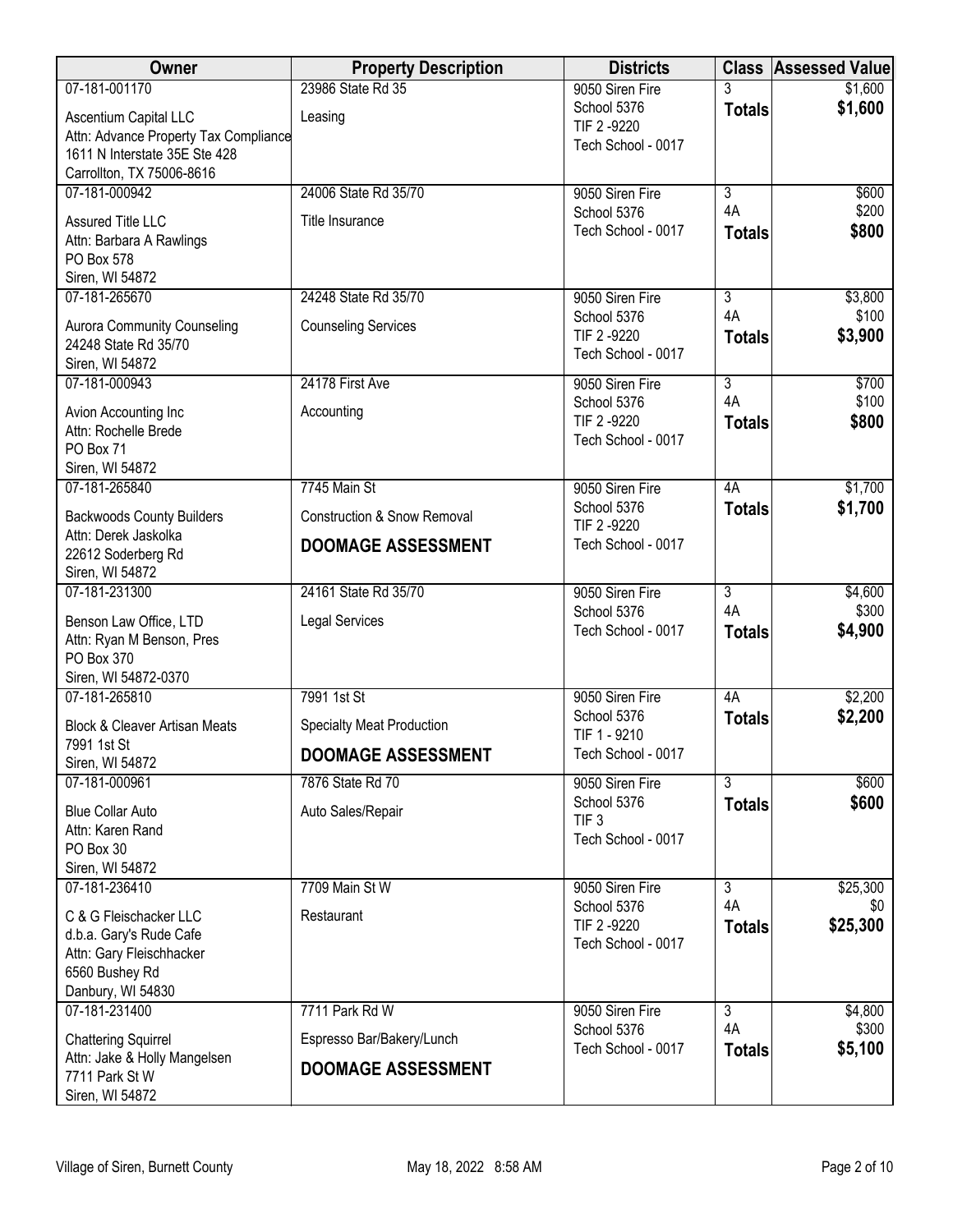| Owner                                                                                                                             | <b>Property Description</b> | <b>Districts</b>                                 |                      | <b>Class Assessed Value</b> |
|-----------------------------------------------------------------------------------------------------------------------------------|-----------------------------|--------------------------------------------------|----------------------|-----------------------------|
| 07-181-265845                                                                                                                     | 7715 Main St                | 9050 Siren Fire                                  | 3<br>4A              | \$900<br>\$500              |
| Chipmunk Cheeks                                                                                                                   | <b>Gourmet Treats</b>       | School 5376<br>TIF 2 -9220                       | <b>Totals</b>        | \$1,400                     |
| Attn: Holly Mangelsen<br>PO Box 22                                                                                                | <b>DOOMAGE ASSESSMENT</b>   | Tech School - 0017                               |                      |                             |
| Siren, WI 54872                                                                                                                   |                             |                                                  |                      |                             |
| 07-181-000890                                                                                                                     | 24006 State Rd 35/70        | 9050 Siren Fire                                  | $\overline{3}$       | \$40,000                    |
| <b>Community Bank</b><br>PO Box 457                                                                                               | Banking                     | School 5376<br>Tech School - 0017                | <b>Totals</b>        | \$40,000                    |
| Cameron, WI 54822                                                                                                                 |                             |                                                  |                      |                             |
| 07-181-265850                                                                                                                     | 24010 State Rd 35/70        | 9050 Siren Fire                                  | $\overline{3}$       | \$900                       |
| Cross Country Mortgage LLC                                                                                                        | Mortgage Services           | School 5376<br>Tech School - 0017                | 4A<br><b>Totals</b>  | \$500<br>\$1,400            |
| 6850 Miller Rd<br>Brecksville, OH 44141                                                                                           | <b>DOOMAGE ASSESSMENT</b>   |                                                  |                      |                             |
| 07-181-232800                                                                                                                     | 7662 Anderson St            | 9050 Siren Fire                                  | $\overline{3}$       | \$3,900                     |
| Daniels Plumbing & Htg Inc                                                                                                        | Plumbing/Heating            | School 5376<br>TIF 2 -9220                       | 4A<br><b>Totals</b>  | \$100<br>\$4,000            |
| PO Box 326<br>Siren, WI 54872                                                                                                     | <b>DOOMAGE ASSESSMENT</b>   | Tech School - 0017                               |                      |                             |
| 07-181-265820                                                                                                                     | 24157 State Rd 35/70 Unit 2 | 9050 Siren Fire                                  | $\overline{3}$       | \$2,500                     |
| De Lage Landen Operational Svcs LKLO<br>Attn: Tax Dept<br>1111 Old Eagle School Rd                                                | Leasing                     | School 5376<br>Tech School - 0017                | <b>Totals</b>        | \$2,500                     |
| Wayne, PA 19087                                                                                                                   |                             |                                                  |                      |                             |
| 07-181-265830                                                                                                                     | 23926 4th Ave               | 9050 Siren Fire<br>School 5376                   | $\overline{3}$<br>4A | \$4,400<br>\$500            |
| Directfit Healthcare Companies                                                                                                    | Services                    | TIF 2 -9220                                      | <b>Totals</b>        | \$4,900                     |
| 23926 4th Ave<br>Siren, WI 54872                                                                                                  | <b>DOOMAGE ASSESSMENT</b>   | Tech School - 0017                               |                      |                             |
| 07-181-001017                                                                                                                     | (scattered)                 | 9050 Siren Fire                                  | $\overline{3}$       | \$2,000                     |
| DirecTV, LLC<br>Attn: Kroll LLC<br>PO Box 2789<br>Addison, TX 75001                                                               | Satellite TV                | School 5376<br>Tech School - 0017                | <b>Totals</b>        | \$2,000                     |
| 07-181-000947                                                                                                                     | (scattered)                 | 9050 Siren Fire                                  | 4A                   | \$2,800                     |
| Dish Network, LLC<br>PO Box 6623<br>Englewood, CO 80155                                                                           | Satellite TV                | School 5376<br>Tech School - 0017                | <b>Totals</b>        | \$2,800                     |
| 07-181-265610                                                                                                                     | 24199 State Rd 35/70        | 9050 Siren Fire                                  | $\overline{3}$       | \$30,200                    |
| Dolgencorp, LLC<br>d.b.a. Dollar General #13173<br>Attn: Corporate Tax Consulting<br>PO Box 503410<br>Indianapolis, IN 46256-3410 | <b>Retail Sales</b>         | School 5376<br>TIF 2 -9220<br>Tech School - 0017 | 4A<br><b>Totals</b>  | \$17,300<br>\$47,500        |
| 07-181-233205                                                                                                                     | 24157 State Rd 35 N         | 9050 Siren Fire                                  | 4A                   | \$300                       |
| <b>Edina Realty</b><br>6800 France Ave S<br>Suite 600<br>Edina, MN 55435                                                          | <b>Real Estate</b>          | School 5376<br>Tech School - 0017                | <b>Totals</b>        | \$300                       |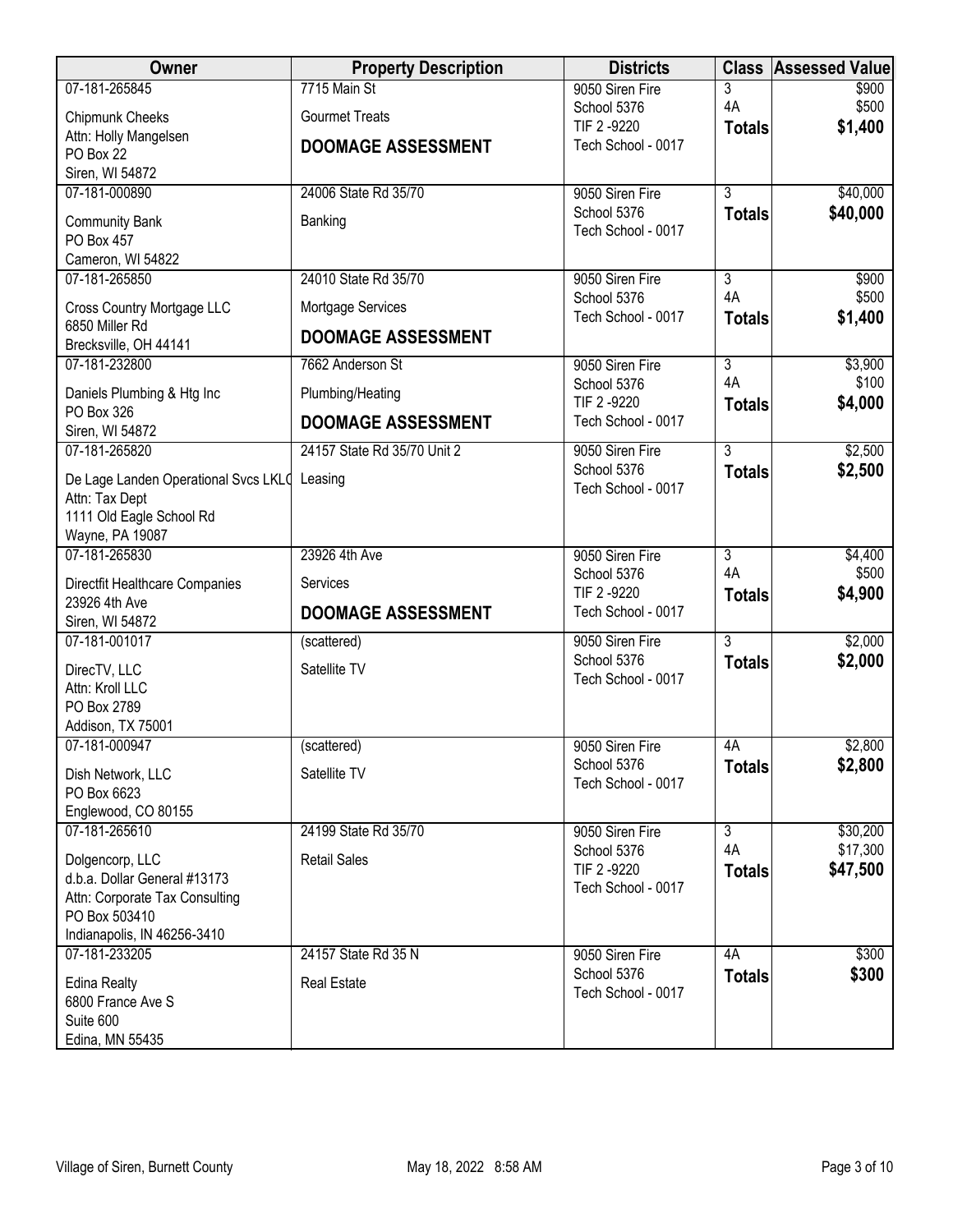| Owner                                                   | <b>Property Description</b> | <b>Districts</b>                  | <b>Class</b>   | <b>Assessed Value</b> |
|---------------------------------------------------------|-----------------------------|-----------------------------------|----------------|-----------------------|
| 07-181-000945                                           | 24248 State Rd 35/70 Unit B | 9050 Siren Fire                   | 3              | \$6,200               |
| Edward D Jones & Co., L.P.                              | <b>Stock Broker</b>         | School 5376<br>TIF 2 -9220        | 4A             | \$2,000               |
| d.b.a. Branch Tax 48163                                 |                             | Tech School - 0017                | <b>Totals</b>  | \$8,200               |
| Attn: Branch Tax                                        |                             |                                   |                |                       |
| PO Box 66528<br>St. Louis, MO 63166-6528                |                             |                                   |                |                       |
| 07-181-233206                                           | 7963 State Rd 70            | 9050 Siren Fire                   | $\overline{3}$ | \$900                 |
|                                                         |                             | School 5376                       | 4A             | \$0                   |
| Engstrom's Siding & Window Co<br>Attn: Richard Engstrom | Siding & Windows            | TIF 1 - 9210                      | <b>Totals</b>  | \$900                 |
| 7963 State Rd 70                                        |                             | Tech School - 0017                |                |                       |
| Siren, WI 54872                                         |                             |                                   |                |                       |
| 07-181-233605                                           | 23986 State Rd 35           | 9050 Siren Fire                   | $\overline{3}$ | \$39,800              |
| Equitable Hospitality Managment Inc                     | Hotel                       | School 5376<br>TIF 2 -9220        | <b>Totals</b>  | \$39,800              |
| d.b.a. Best Western                                     |                             | Tech School - 0017                |                |                       |
| Attn: Gerry Gadke<br>PO Box 353                         |                             |                                   |                |                       |
| Siren, WI 54782                                         |                             |                                   |                |                       |
| 07-181-233200                                           | 7711 Park Rd W              | 9050 Siren Fire                   | $\overline{3}$ | \$900                 |
| <b>Gandy Enterprises</b>                                | Rentals                     | School 5376                       | 4A             | \$100                 |
| Attn: Karen Laqua Anderson                              |                             | Tech School - 0017                | <b>Totals</b>  | \$1,000               |
| PO Box 460                                              |                             |                                   |                |                       |
| Siren, WI 54872                                         |                             |                                   |                |                       |
| 07-181-000948                                           | (scattered)                 | 9050 Siren Fire                   |                |                       |
| Grayhawk Leasing LLC                                    | Services                    | School 5376<br>Tech School - 0017 | <b>Totals</b>  |                       |
| 1412 Main St Ste 1500                                   |                             |                                   |                |                       |
| Dallas, TX 75202<br>07-181-265740                       | 7765 Main St                | 9050 Siren Fire                   | $\overline{3}$ | \$68,500              |
|                                                         |                             | School 5376                       | <b>Totals</b>  | \$68,500              |
| <b>Great Lakes Cheese</b>                               | Wholesale                   | TIF 2 -9220                       |                |                       |
| Attn: John & Rose Howe<br>PO Box 222                    | <b>DOOMAGE ASSESSMENT</b>   | Tech School - 0017                |                |                       |
| Siren, WI 54872                                         |                             |                                   |                |                       |
| 07-181-233610                                           | 24136 State Rd 35           | 9050 Siren Fire                   | 3              | \$29,700              |
| Huntala Corporation                                     | Bar & Grill                 | School 5376                       | <b>Totals</b>  | \$29,700              |
| d.b.a. Pour House                                       |                             | Tech School - 0017                |                |                       |
| Attn: Greg Hunter                                       | <b>DOOMAGE ASSESSMENT</b>   |                                   |                |                       |
| PO Box 7                                                |                             |                                   |                |                       |
| Siren, WI 54872<br>07-181-233606                        | (scattered)                 | 9050 Siren Fire                   | $\overline{3}$ | \$1,300               |
| Hunter, Jeff - Apartment Rentals                        | Rentals                     | School 5376                       | <b>Totals</b>  | \$1,300               |
| Attn: Jeff Hunter                                       |                             | TIF 2 -9220                       |                |                       |
| 7653 Capes St                                           | <b>DOOMAGE ASSESSMENT</b>   | Tech School - 0017                |                |                       |
| Siren, WI 54872                                         |                             |                                   |                |                       |
| 07-181-001150                                           | 24106 State Rd 35/70        | 9050 Siren Fire<br>School 5376    | 3<br>4A        | \$6,900<br>\$400      |
| In the Woods Apothecary, Inc.                           | Pharmacy                    | Tech School - 0017                | <b>Totals</b>  | \$7,300               |
| PO Box 503                                              |                             |                                   |                |                       |
| Siren, WI 54872<br>07-181-234300                        | 24096 State Rd 35           | 9050 Siren Fire                   | $\overline{3}$ | \$204,000             |
|                                                         |                             | School 5376                       | 4A             | \$33,400              |
| Indianhead Oil Co - Holiday #119<br>Attn: DC 17         | Convenience Store           | Tech School - 0017                | <b>Totals</b>  | \$237,400             |
| PO Box 52085                                            |                             |                                   |                |                       |
| Phoenix, AZ 85072                                       |                             |                                   |                |                       |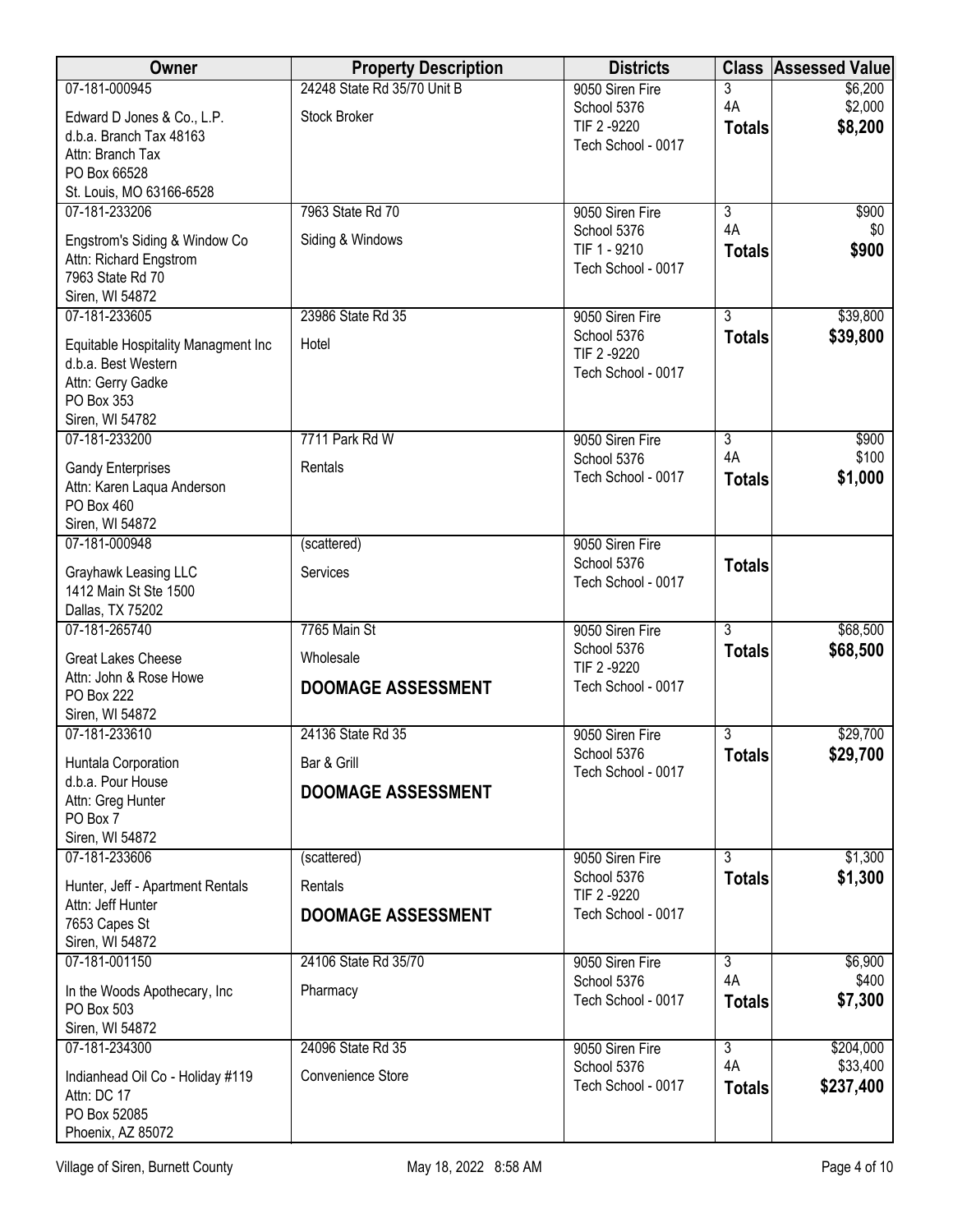| Owner                                                         | <b>Property Description</b>   | <b>Districts</b>                  |                | <b>Class Assessed Value</b> |
|---------------------------------------------------------------|-------------------------------|-----------------------------------|----------------|-----------------------------|
| 07-181-238800                                                 | (scattered)                   | 9050 Siren Fire                   | 3              | \$5,200                     |
| J & S Enterprises (Apts)                                      | Rentals                       | School 5376                       | <b>Totals</b>  | \$5,200                     |
| Attn: Kevin Swanson/James Jaskolka                            |                               | Tech School - 0017                |                |                             |
| PO Box 392                                                    |                               |                                   |                |                             |
| Siren, WI 54872<br>07-181-265750                              | 7732 State Rd 70              |                                   |                |                             |
|                                                               |                               | 9050 Siren Fire<br>School 5376    | 4A             | \$100<br>\$100              |
| Jeff Howe Construction LLC                                    | Construction                  | Tech School - 0017                | <b>Totals</b>  |                             |
| 6684 Lonestar Rd                                              |                               |                                   |                |                             |
| Siren, WI 54872<br>07-181-234700                              | 7701 Main St W                | 9050 Siren Fire                   | $\overline{3}$ | \$11,700                    |
|                                                               |                               | School 5376                       | <b>Totals</b>  | \$11,700                    |
| Jennemans' Hardware Hank, Inc.                                | <b>Retail Sales</b>           | TIF 2 -9220                       |                |                             |
| PO Box 10<br>Siren, WI 54872                                  | <b>DOOMAGE ASSESSMENT</b>     | Tech School - 0017                |                |                             |
| 07-181-000944                                                 | 24185 State Rd 35/70          | 9050 Siren Fire                   | $\overline{3}$ | \$500                       |
|                                                               |                               | School 5376                       | 4A             | \$100                       |
| Jensen/Sundquist Insurance Agency<br>Attn: Michael Alderman   | Insurance                     | TIF 2 -9220                       | <b>Totals</b>  | \$600                       |
| PO Box 37                                                     |                               | Tech School - 0017                |                |                             |
| Grantsburg, WI 54840                                          |                               |                                   |                |                             |
| 07-181-265760                                                 | 23926 Fourth Ave              | 9050 Siren Fire                   | $\overline{3}$ | \$1,200                     |
| Lakeview Senior Living                                        | Apartments                    | School 5376                       | 4A             | \$100                       |
| Attn: Richard & Theresa Rossow                                |                               | TIF 2 -9220                       | <b>Totals</b>  | \$1,300                     |
| 27975 Moser Dr                                                |                               | Tech School - 0017                |                |                             |
| Webster, WI 54893                                             |                               |                                   |                |                             |
| 07-181-265855                                                 | 24248 State Rd 35/70          | 9050 Siren Fire                   | $\overline{3}$ | \$4,000                     |
| Lakewoods Title & Closing                                     | Abstract & Title Company      | School 5376<br>TIF 2 -9220        | 4A             | \$600                       |
| d.b.a. Polk County Abstract                                   |                               | Tech School - 0017                | <b>Totals</b>  | \$4,600                     |
| PO Box 607                                                    |                               |                                   |                |                             |
| St Croix Falls, WI 54024<br>07-181-234100                     | 24050 State Rd 35             | 9050 Siren Fire                   | $\overline{3}$ | \$200                       |
|                                                               |                               | School 5376                       | 4A             | \$1,000                     |
| Lee's Sport & Saw LLC                                         | Small engine sale and Service | Tech School - 0017                | <b>Totals</b>  | \$1,200                     |
| Attn: Helene Lee<br>PO Box 15                                 |                               |                                   |                |                             |
| Siren, WI 54872                                               |                               |                                   |                |                             |
| 07-181-265680                                                 | 7665 Bradley St               | 9050 Siren Fire                   | $\overline{3}$ | \$1,600                     |
|                                                               | Bed & Breakfast               | School 5376                       | <b>Totals</b>  | \$1,600                     |
| Lilac Village Bed and Breakfast<br>Attn: Neal & Pattie Wilson |                               | Tech School - 0017                |                |                             |
| 7665 Bradley St                                               |                               |                                   |                |                             |
| Siren, WI 54872                                               |                               |                                   |                |                             |
| 07-181-232600                                                 | 23487 State Rd 35             | 9050 Siren Fire                   | $\overline{3}$ | \$2,000                     |
| Little Mexico Inc                                             | Restaurant/Tavern             | School 5376                       | 4A             | \$100                       |
| 811 350th Ave                                                 | <b>DOOMAGE ASSESSMENT</b>     | Tech School - 0017                | <b>Totals</b>  | \$2,100                     |
| Frederic, WI 54837                                            |                               |                                   |                |                             |
| 07-181-265260                                                 | 7711 Park Rd W                | 9050 Siren Fire                   | $\overline{3}$ | \$10,900                    |
| Making Memories & More                                        | <b>Scrapbooking Store</b>     | School 5376<br>Tech School - 0017 | 4A             | \$400<br>\$11,300           |
| Attn: Paula Solberg                                           | <b>DOOMAGE ASSESSMENT</b>     |                                   | <b>Totals</b>  |                             |
| 7711 Park Rd W                                                |                               |                                   |                |                             |
| Siren, WI 54872                                               |                               |                                   |                |                             |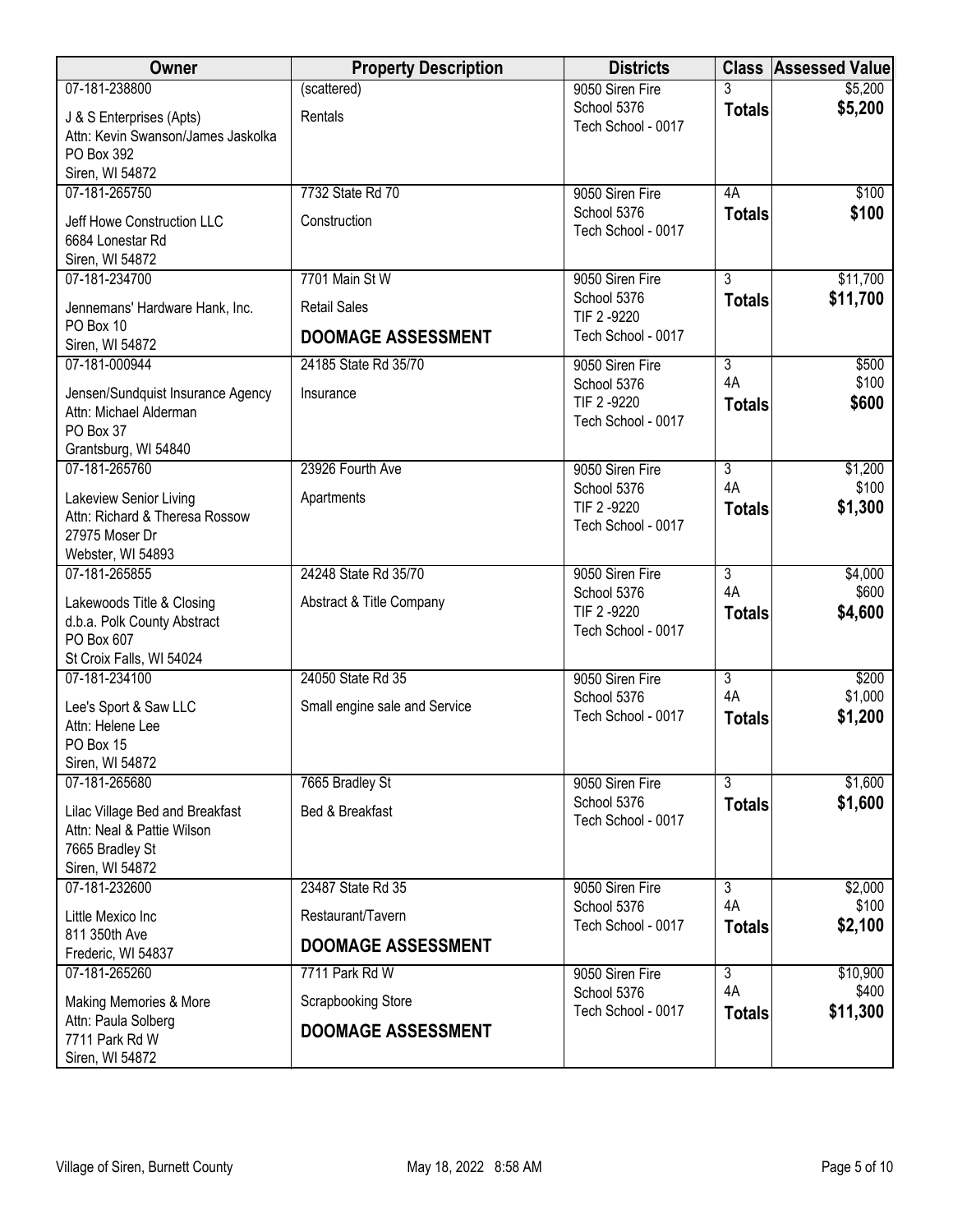| Owner                                           | <b>Property Description</b> | <b>Districts</b>               |                           | <b>Class Assessed Value</b> |
|-------------------------------------------------|-----------------------------|--------------------------------|---------------------------|-----------------------------|
| 07-181-233600                                   | 7716 Main St W              | 9050 Siren Fire                |                           | \$4,100                     |
| Meister, Timothy, Accounting                    | <b>Accounting Services</b>  | School 5376<br>TIF 2 -9220     | <b>Totals</b>             | \$4,100                     |
| Attn: Timothy Meister<br>PO Box 421             | <b>DOOMAGE ASSESSMENT</b>   | Tech School - 0017             |                           |                             |
| Siren, WI 54782                                 |                             |                                |                           |                             |
| 07-181-265770                                   | 24128 State Rd 35           | 9050 Siren Fire                | $\overline{3}$            | \$1,300                     |
| Midwest Healing LLC                             | Ear Care                    | School 5376                    | 4A                        | \$400                       |
| Attn: Frasier Enterprises                       | <b>DOOMAGE ASSESSMENT</b>   | Tech School - 0017             | <b>Totals</b>             | \$1,700                     |
| 131 Enterprise Rd                               |                             |                                |                           |                             |
| Johnstown, NY 12095<br>07-181-265640            | 7733 W Main St              | 9050 Siren Fire                | $\overline{3}$            | \$900                       |
|                                                 |                             | School 5376                    | <b>Totals</b>             | \$900                       |
| Mindy's Menagerie Salon<br>Attn: Mindy Zappa    | Hair Salon                  | TIF 2 -9220                    |                           |                             |
| PO Box 274                                      |                             | Tech School - 0017             |                           |                             |
| Siren, WI 54872                                 |                             |                                |                           |                             |
| 07-181-238700                                   | 7670 Johnson St             | 9050 Siren Fire<br>School 5376 | $\overline{3}$<br>4A      | \$2,000<br>\$900            |
| Northwest Counseling & Guidance Clinid          | <b>Counseling Services</b>  | Tech School - 0017             | <b>Totals</b>             | \$2,900                     |
| PO Box 309<br>Siren, WI 54872                   |                             |                                |                           |                             |
| 07-181-238600                                   | 7711 Park Rd W              | 9050 Siren Fire                | $\overline{3}$            | \$4,400                     |
| Nouveau's Salon & Day Spa                       | Salon & Spa                 | School 5376                    | <b>Totals</b>             | \$4,400                     |
| Attn: Jill Alden                                |                             | Tech School - 0017             |                           |                             |
| 7711 W Park St                                  |                             |                                |                           |                             |
| Siren, WI 54872<br>07-181-265865                | 24184 State Rd 35/70        | 9050 Siren Fire                | $\overline{3}$            | \$100                       |
|                                                 |                             | School 5376                    | <b>Totals</b>             | \$100                       |
| NuCO2 Supply LLC<br>Attn: Tax Dept              | Leasing                     | Tech School - 0017             |                           |                             |
| 10 Riverview Dr                                 |                             |                                |                           |                             |
| Danbury, CT 06810                               |                             |                                |                           |                             |
| 07-181-001025                                   | 24121 State Rd 35/70        | 9050 Siren Fire<br>School 5376 | $\overline{3}$<br>4A      | \$8,800<br>\$2,700          |
| O'Reilly Automotive Stores, Inc.                | Auto Parts                  | TIF 2 -9220                    | <b>Totals</b>             | \$11,500                    |
| d.b.a. O'Reilly Auto Parts #1523<br>PO Box 9167 |                             | Tech School - 0017             |                           |                             |
| Springfield, MO 65801-9167                      |                             |                                |                           |                             |
| 07-181-000960                                   | 24187 State Rd 35/70        | 9050 Siren Fire                | $\overline{\overline{3}}$ | \$1,300                     |
| Parkside Partners                               | Real Estate Office          | School 5376<br>TIF 2 -9220     | 4A<br><b>Totals</b>       | \$100<br>\$1,400            |
| d.b.a. ERA Parkside Realty                      | <b>DOOMAGE ASSESSMENT</b>   | Tech School - 0017             |                           |                             |
| 24185 State Hwy 35<br>Siren, WI 54872           |                             |                                |                           |                             |
| 07-181-265220                                   | 24226 1st Ave               | 9050 Siren Fire                | $\overline{3}$            | \$200                       |
| Pat & Sue Inc                                   | Theatre                     | School 5376                    | 4A                        | \$100                       |
| d.b.a. Timbers Theatres                         | <b>DOOMAGE ASSESSMENT</b>   | Tech School - 0017             | <b>Totals</b>             | \$300                       |
| 24226 1st Ave N                                 |                             |                                |                           |                             |
| Siren, WI 54872<br>07-181-236405                | 7703 Burnett Ln             | 9050 Siren Fire                | $\overline{3}$            | \$3,900                     |
|                                                 |                             | School 5376                    | <b>Totals</b>             | \$3,900                     |
| Peterson Rentals<br>Attn: Kris A Peterson       | Rentals                     | TIF 2 -9220                    |                           |                             |
| PO Box 580                                      | <b>DOOMAGE ASSESSMENT</b>   | Tech School - 0017             |                           |                             |
| Siren, WI 54872                                 |                             |                                |                           |                             |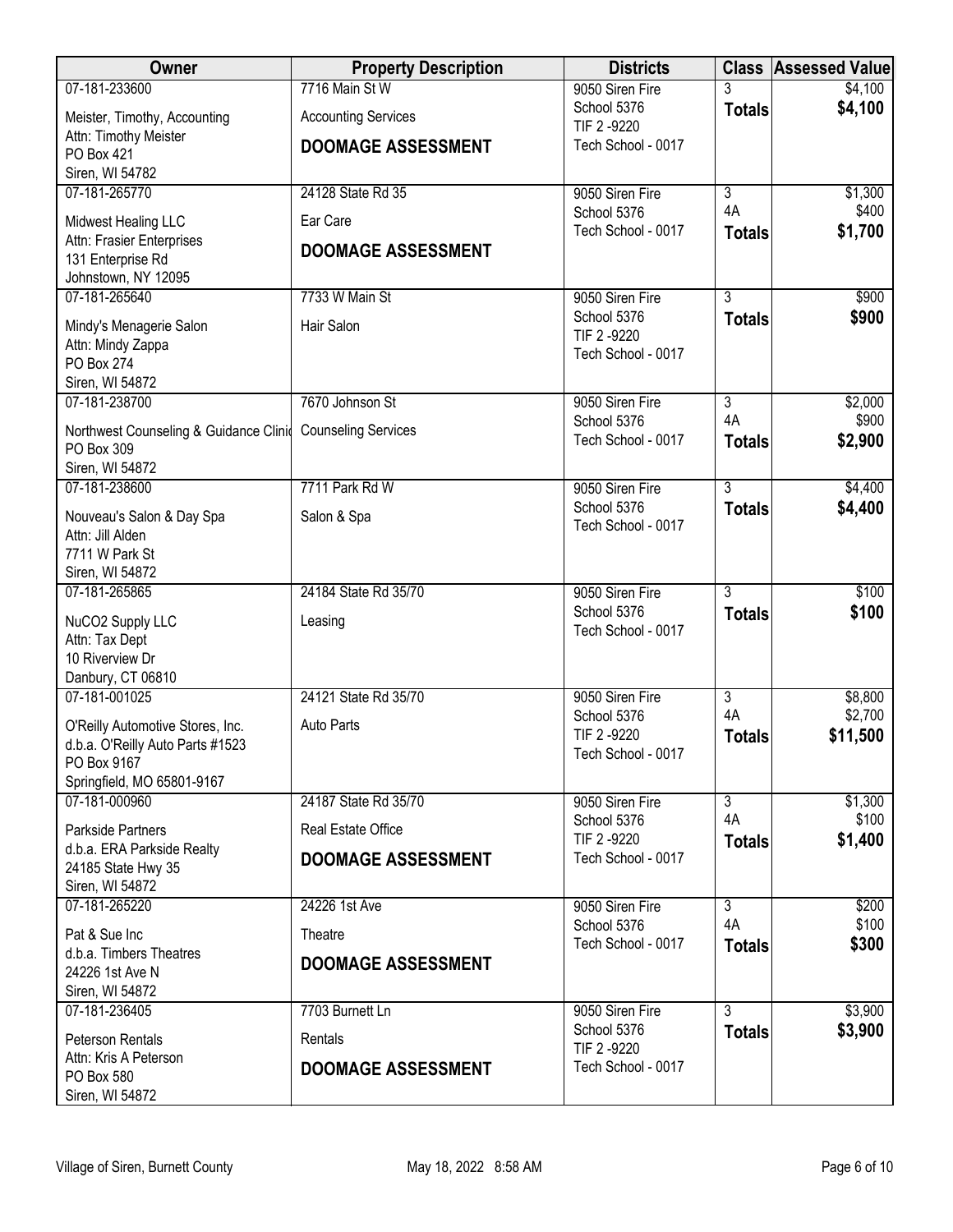| <b>Owner</b>                                  | <b>Property Description</b> | <b>Districts</b>                  |                      | <b>Class Assessed Value</b> |
|-----------------------------------------------|-----------------------------|-----------------------------------|----------------------|-----------------------------|
| 07-181-235910                                 | 7694 Main St                | 9050 Siren Fire                   |                      | \$43,500                    |
| Pheasant Inn                                  | Restaurant/Tavern           | School 5376<br>TIF 2 -9220        | <b>Totals</b>        | \$43,500                    |
| Attn: Brad Burkhardt                          | <b>DOOMAGE ASSESSMENT</b>   | Tech School - 0017                |                      |                             |
| PO Box 272                                    |                             |                                   |                      |                             |
| Siren, WI 54872                               | 23862 State Rd 35           |                                   |                      |                             |
| 07-181-231211                                 |                             | 9050 Siren Fire<br>School 5376    | $\overline{3}$<br>4A | \$2,500<br>\$100            |
| Pinewood Motel                                | Motel                       | TIF 2 -9220                       | <b>Totals</b>        | \$2,600                     |
| Attn: David Alden                             |                             | Tech School - 0017                |                      |                             |
| 23862 State Rd 35 S<br>Siren, WI 54872        |                             |                                   |                      |                             |
| 07-181-001200                                 | 24271 State Rd 35           | 9050 Siren Fire                   | $\overline{3}$       | \$2,100                     |
|                                               |                             | School 5376                       | <b>Totals</b>        | \$2,100                     |
| Pitney Bowes Global Financial Services<br>LLC | Leasing                     | Tech School - 0017                |                      |                             |
| 5310 Cypress Center Dr # 110                  |                             |                                   |                      |                             |
| Tampa, FL 33609                               |                             |                                   |                      |                             |
| 07-181-001130                                 | (scattered)                 | 9050 Siren Fire                   | $\overline{3}$       | \$0                         |
| Pitney Bowes Inc                              | Services                    | School 5376                       | <b>Totals</b>        | \$0                         |
| 5310 Cypress Center Dr #110                   |                             | Tech School - 0017                |                      |                             |
| Tampa, FL 33609                               |                             |                                   |                      |                             |
| 07-181-265790                                 | 24056 State Rd 35/70        | 9050 Siren Fire                   | $\overline{3}$       | \$400                       |
| <b>Professional Tutor Apps</b>                | Services                    | School 5376                       | 4A                   | \$400                       |
| Attn: Sara Reimann                            | <b>DOOMAGE ASSESSMENT</b>   | Tech School - 0017                | <b>Totals</b>        | \$800                       |
| PO Box 331                                    |                             |                                   |                      |                             |
| Siren, WI 54872                               |                             |                                   |                      |                             |
| 07-181-265780                                 | (scattered)                 | 9050 Siren Fire<br>School 5376    | $\overline{3}$       | \$100<br>\$100              |
| Quadient Inc                                  | Services                    | Tech School - 0017                | <b>Totals</b>        |                             |
| Attn: Tax Dept<br>478 Wheelers Farms Rd       |                             |                                   |                      |                             |
| Milford, CT 06461                             |                             |                                   |                      |                             |
| 07-181-000920                                 | (scattered)                 | 9050 Siren Fire                   | $\overline{3}$       | \$800                       |
|                                               |                             | School 5376                       | <b>Totals</b>        | \$800                       |
| Quadient Leasing USA Inc<br>Attn: Tax Dept    | Services                    | Tech School - 0017                |                      |                             |
| 478 Wheelers Farms Rd                         |                             |                                   |                      |                             |
| Milford, CT 06461                             |                             |                                   |                      |                             |
| 07-181-000860                                 | 24096 State Rd 35/70        | 9050 Siren Fire                   | 4A                   | \$300                       |
| <b>Redbox Automated Retail LLC</b>            | <b>DVDs/Games Rental</b>    | School 5376                       | <b>Totals</b>        | \$300                       |
| PO Box 72210                                  |                             | Tech School - 0017                |                      |                             |
| Phoenix, AZ 85050                             |                             |                                   |                      |                             |
| 07-181-001030                                 | 24038 State Rd 35/70        | 9050 Siren Fire                   | $\overline{3}$       | \$100                       |
| Remax Assurance                               | <b>Real Estate</b>          | School 5376<br>Tech School - 0017 | 4A                   | \$100<br>\$200              |
| Attn: Bruce & Lisa Olson                      |                             |                                   | <b>Totals</b>        |                             |
| PO Box 103                                    |                             |                                   |                      |                             |
| Siren, WI 54872<br>07-181-001031              | 24158 State Rd 35/70        | 9050 Siren Fire                   | 4A                   | \$600                       |
|                                               |                             | School 5376                       | <b>Totals</b>        | \$600                       |
| Revive Electronics, LLC<br>PO Box 80615       | Leasing                     | Tech School - 0017                |                      |                             |
| Indianapolis, IN 46280                        |                             |                                   |                      |                             |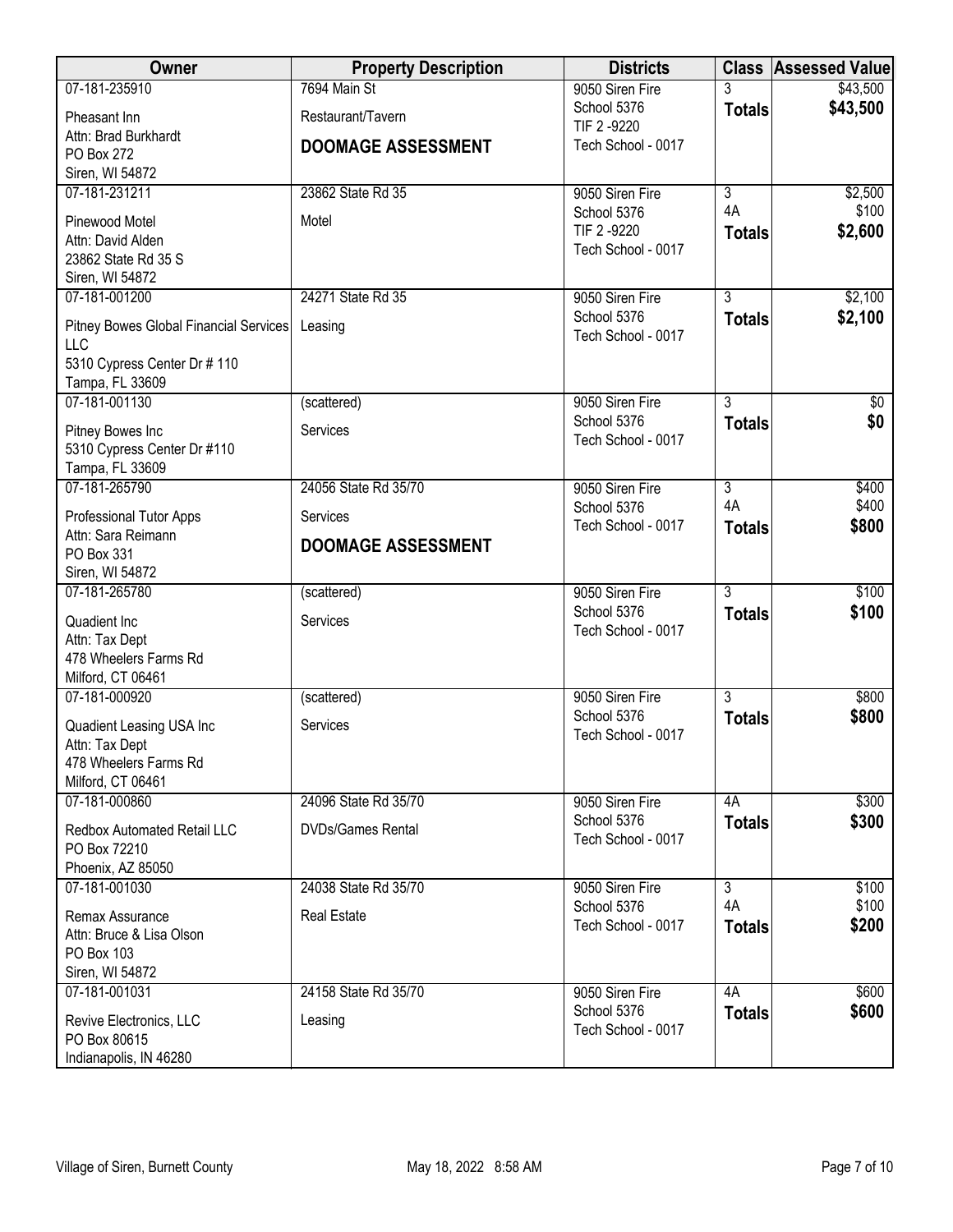| Owner                                       | <b>Property Description</b>  | <b>Districts</b>                  |                           | <b>Class Assessed Value</b> |
|---------------------------------------------|------------------------------|-----------------------------------|---------------------------|-----------------------------|
| 07-181-000953                               | 24073 Ellis Ave              | 9050 Siren Fire                   | 4A                        | \$400                       |
| <b>Richter's Furniture Restoration</b>      | <b>Furniture Restoration</b> | School 5376<br>TIF <sub>3</sub>   | <b>Totals</b>             | \$400                       |
| Attn: Jeffrey Richter                       | <b>DOOMAGE ASSESSMENT</b>    | Tech School - 0017                |                           |                             |
| 24073 Ellis Ave<br>Siren, WI 54872          |                              |                                   |                           |                             |
| 07-181-236805                               | 7728 Main St W               | 9050 Siren Fire                   | $\overline{3}$            | \$1,800                     |
|                                             |                              | School 5376                       | <b>Totals</b>             | \$1,800                     |
| Shell Lake Clinic Ltd<br>105 4th Ave        | <b>Medical Services</b>      | TIF 2 -9220                       |                           |                             |
| PO Box 336                                  | <b>DOOMAGE ASSESSMENT</b>    | Tech School - 0017                |                           |                             |
| Shell Lake, WI 54871-0336                   |                              |                                   |                           |                             |
| 07-181-232400                               | 23890 State Rd 35            | 9050 Siren Fire                   |                           |                             |
| Siren Bus Company Inc                       | <b>Bus Service</b>           | School 5376<br>TIF 2 -9220        | <b>Totals</b>             |                             |
| 24524 State Rd 35/70                        |                              | Tech School - 0017                |                           |                             |
| Siren, WI 54872                             |                              |                                   |                           |                             |
| 07-181-232000                               | 7990 1st St                  | 9050 Siren Fire<br>School 5376    | $\overline{3}$<br>4A      | \$600<br>\$200              |
| Siren Country Camper, LLC                   | RV Sales/Serv                | TIF 1 - 9210                      | <b>Totals</b>             | \$800                       |
| Attn: Rodney & Kathy Sawvell<br>7990 1st St |                              | Tech School - 0017                |                           |                             |
| Siren, WI 54872                             |                              |                                   |                           |                             |
| 07-181-235900                               | 24164 State Rd 35            | 9050 Siren Fire                   | $\overline{3}$            | \$29,900                    |
| Siren Dental Clinic                         | Dentistry                    | School 5376                       | 4A                        | \$400                       |
| Attn: Jon E Cruz, D.D.S.                    |                              | Tech School - 0017                | <b>Totals</b>             | \$30,300                    |
| 24164 State Hwy 35                          |                              |                                   |                           |                             |
| Siren, WI 54872                             |                              |                                   | $\overline{3}$            |                             |
| 07-181-231700                               | 24165 State Rd 35/70         | 9050 Siren Fire<br>School 5376    | 4A                        | \$28,800<br>\$4,200         |
| Siren DQ                                    | Restaurant                   | Tech School - 0017                | <b>Totals</b>             | \$33,000                    |
| Attn: John & Lavonne Boyer<br>512 Benson Rd |                              |                                   |                           |                             |
| Frederic, WI 54837                          |                              |                                   |                           |                             |
| 07-181-001023                               | 24082 State Rd 35/70         | 9050 Siren Fire                   | $\overline{3}$            | \$3,800                     |
| Siren Family Eye Care                       | Eye Care                     | School 5376                       | 4A                        | \$100                       |
| Attn: Brian Smith, O.D./ April Smith, O.D   |                              | TIF 2 -9220<br>Tech School - 0017 | <b>Totals</b>             | \$3,900                     |
| PO Box 290                                  |                              |                                   |                           |                             |
| Siren, WI 54872<br>07-181-000954            | 24230 1st Ave N              | 9050 Siren Fire                   | $\overline{\overline{3}}$ | \$3,800                     |
|                                             |                              | School 5376                       | 4A                        | \$100                       |
| Siren Subway Inc<br>PO Box 257              | Restaurant                   | Tech School - 0017                | <b>Totals</b>             | \$3,900                     |
| Frederic, WI 54837                          |                              |                                   |                           |                             |
| 07-181-237310                               | 23750 State Rd 35            | 9050 Siren Fire                   | $\overline{3}$            | \$200                       |
| South Side Auto                             | Auto Repair                  | School 5376                       | <b>Totals</b>             | \$200                       |
| Attn: Scott Thomas                          |                              | TIF 2 -9220                       |                           |                             |
| PO Box 182                                  | <b>DOOMAGE ASSESSMENT</b>    | Tech School - 0017                |                           |                             |
| Siren, WI 54872                             |                              |                                   |                           |                             |
| 07-181-235600                               | 24128 State Rd 35/70         | 9050 Siren Fire<br>School 5376    | $\overline{3}$<br>4A      | \$900<br>\$2,500            |
| Stanford, Travis                            | Chiropractic                 | Tech School - 0017                | <b>Totals</b>             | \$3,400                     |
| Attn: Travis L Stanford<br>8261 Waldora Rd  |                              |                                   |                           |                             |
| Siren, WI 54872                             |                              |                                   |                           |                             |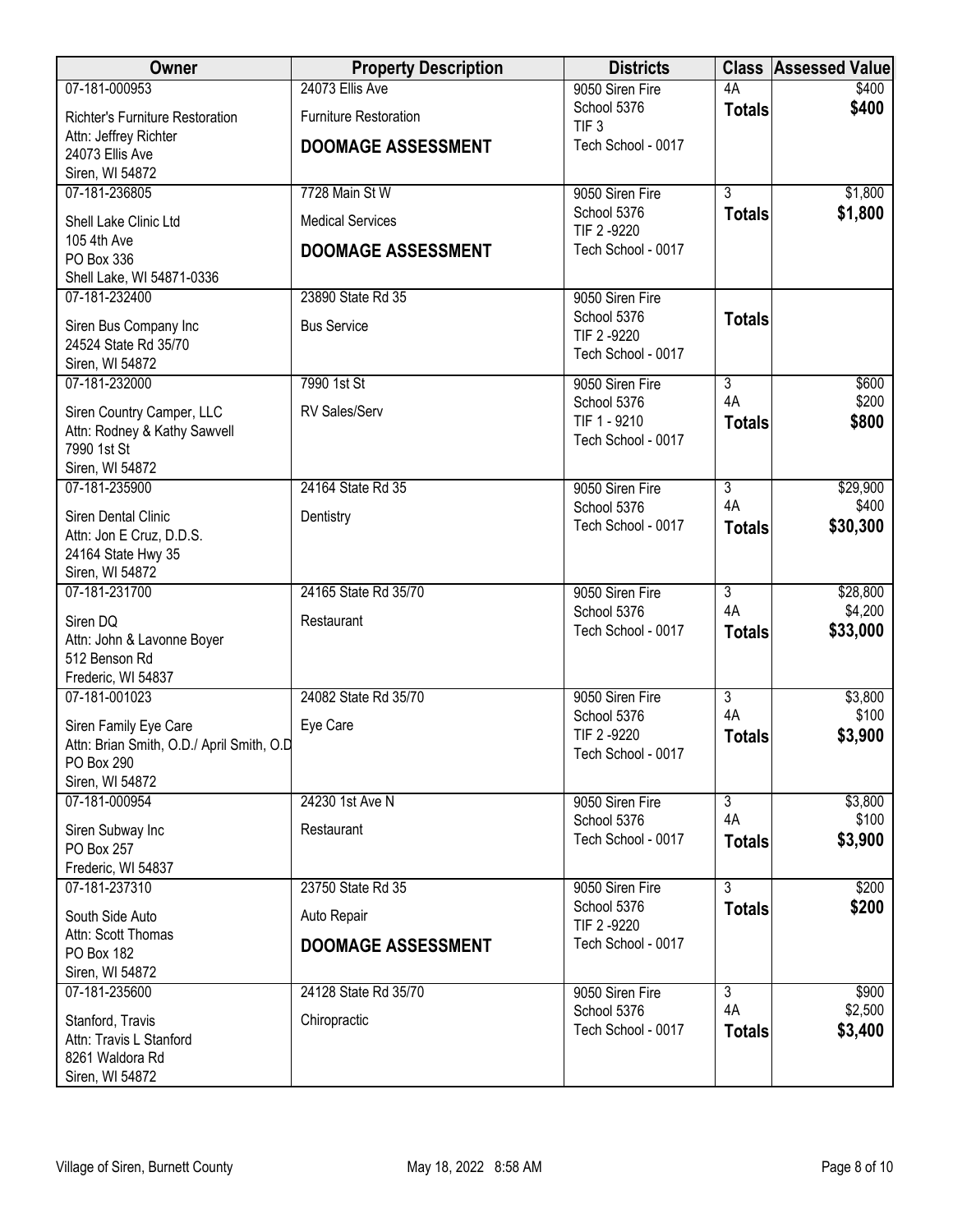| Owner                                                                                            | <b>Property Description</b> | <b>Districts</b>                                 |                      | <b>Class Assessed Value</b> |
|--------------------------------------------------------------------------------------------------|-----------------------------|--------------------------------------------------|----------------------|-----------------------------|
| 07-181-265510                                                                                    | 24060 State Rd 35/70        | 9050 Siren Fire                                  | 4A                   | \$600                       |
| Starwire Technologies                                                                            | <b>Internet Service</b>     | School 5376<br>TIF 2 -9220                       | <b>Totals</b>        | \$600                       |
| Attn: Sara McLain/Joe Cremin<br>PO Box 428<br>Siren, WI 54872                                    | <b>DOOMAGE ASSESSMENT</b>   | Tech School - 0017                               |                      |                             |
| 07-181-265860                                                                                    | 7708 Olson St               | 9050 Siren Fire                                  | 4A                   | \$400                       |
| Starwire Technologies                                                                            | <b>Internet Service</b>     | School 5376                                      | <b>Totals</b>        | \$400                       |
| Attn: Sara McLain/Joe Cremin<br>PO Box 428<br>Siren, WI 54872                                    | <b>DOOMAGE ASSESSMENT</b>   | Tech School - 0017                               |                      |                             |
| 07-181-237802                                                                                    |                             | 9050 Siren Fire                                  | 3                    | \$700                       |
| Swanson, Michael P & Kelly E                                                                     | Rentals                     | School 5376<br>Tech School - 0017                | 4A<br><b>Totals</b>  | \$900<br>\$1,600            |
| Attn: Michael P & Kelly E Swanson<br>PO Box 473<br>Siren, WI 54872                               | <b>DOOMAGE ASSESSMENT</b>   |                                                  |                      |                             |
| 07-181-231600                                                                                    | 7711 Park Rd W              | 9050 Siren Fire                                  | $\overline{3}$       | \$800                       |
| Syren General Store<br>Attn: Karen M Laqua-Anderson<br>PO Box 460                                | Retail                      | School 5376<br>Tech School - 0017                | 4A<br><b>Totals</b>  | \$100<br>\$900              |
| Siren, WI 54872                                                                                  |                             |                                                  |                      |                             |
| 07-181-001090                                                                                    | 7695 Main St                | 9050 Siren Fire<br>School 5376                   | $\overline{3}$<br>4A | \$7,300<br>\$200            |
| Tavern on Main<br>Attn: Chad & Paula Fisher                                                      | Tavern                      | TIF 2 -9220                                      | <b>Totals</b>        | \$7,500                     |
| 7557 South Shore Dr<br>Siren, WI 54872                                                           | <b>DOOMAGE ASSESSMENT</b>   | Tech School - 0017                               |                      |                             |
| 07-181-000963                                                                                    | 7697 Johnson St             | 9050 Siren Fire                                  | $\overline{3}$       | \$400                       |
| <b>Taylor Funeral Home</b>                                                                       | <b>Funeral Services</b>     | School 5376<br>TIF 2 -9220                       | 4A<br><b>Totals</b>  | \$2,100<br>\$2,500          |
| 26530 Lakeland Ave No<br>Webster, WI 54893                                                       | <b>DOOMAGE ASSESSMENT</b>   | Tech School - 0017                               |                      |                             |
| 07-181-233400                                                                                    | 24271 State Rd 35/70        | 9050 Siren Fire                                  | $\overline{3}$       | \$13,500                    |
| <b>Ten Thousand Pines</b>                                                                        | Hotel                       | School 5376                                      | 4A                   | \$4,400                     |
| d.b.a. The Lodge at Crooked Lake<br>Attn: Steve Rohde<br>PO Box 606                              | <b>DOOMAGE ASSESSMENT</b>   | Tech School - 0017                               | <b>Totals</b>        | \$17,900                    |
| Siren, WI 54872<br>07-181-001165                                                                 | (scattered)                 | 9050 Siren Fire                                  | 3                    | \$900                       |
| The American Bottling Company<br>PO Box 1925                                                     | Services                    | School 5376<br>Tech School - 0017                | <b>Totals</b>        | \$900                       |
| Frisco, TX 75034                                                                                 |                             |                                                  |                      |                             |
| 07-181-265800                                                                                    | 24165 State Rd 35           | 9050 Siren Fire                                  | 4A                   | \$100                       |
| The Coca-Cola Company<br>Attn: Fountain Property Tax - NAT 8<br>PO Box 1734<br>Atlanta, GA 30301 | Services                    | School 5376<br>Tech School - 0017                | <b>Totals</b>        | \$100                       |
| 07-181-001100                                                                                    | 24065 State Rd 35/70        | 9050 Siren Fire                                  |                      |                             |
| The Grey Parrot<br>Attn: Connie Strak<br>PO Box 453<br>Siren, WI 54872                           | Antiques                    | School 5376<br>TIF 2 -9220<br>Tech School - 0017 | <b>Totals</b>        |                             |